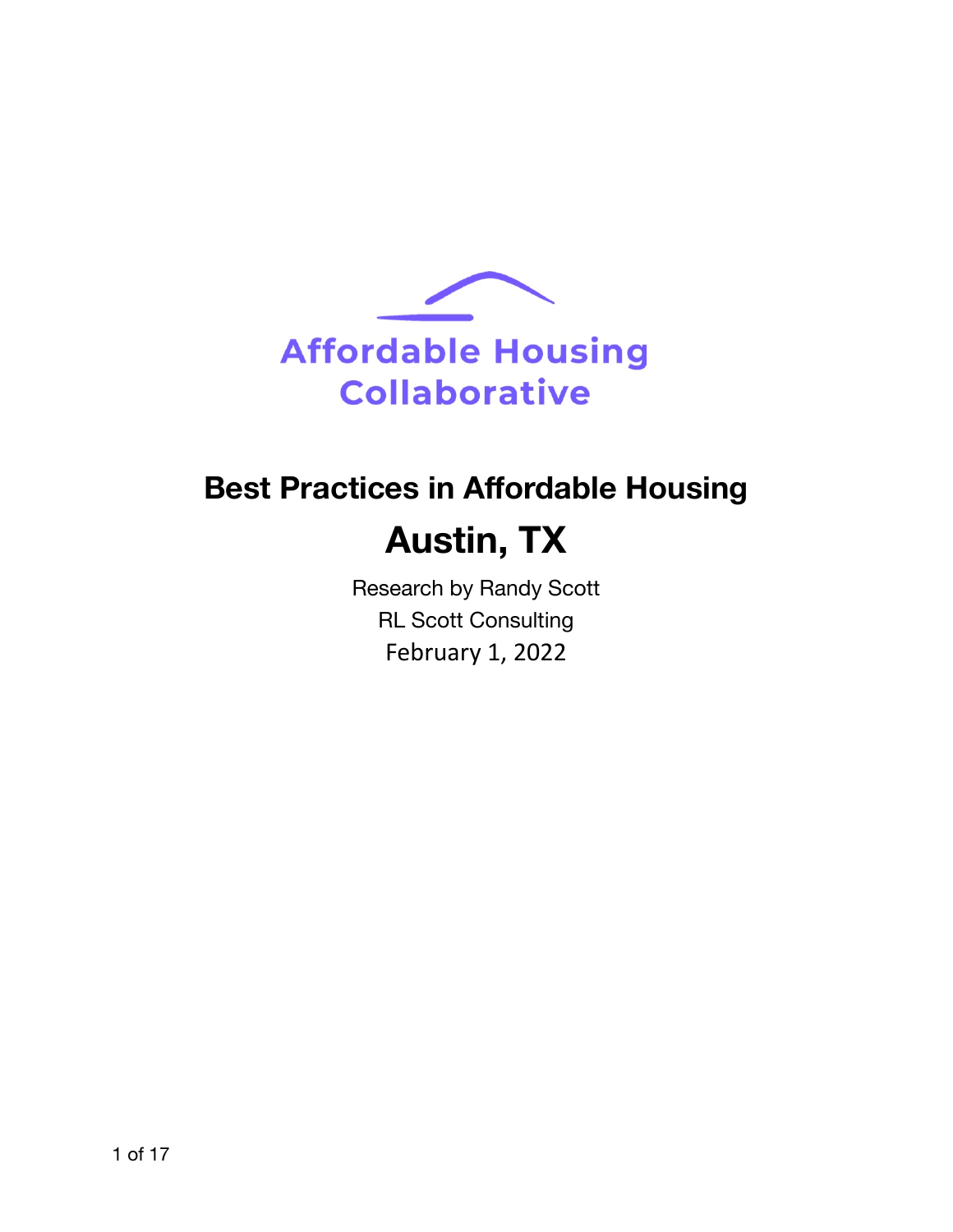# **I. Executive Summary**

Austin TX has seen unprecedented growth over the last 20 years, driven by very successful economic development strategies creating an attractive business climate. However, this growth has put tremendous strain on infrastructure, especially the housing sector. It seemed to the Affordable Housing Collaborative that Austin would be a great community to connect with to see how they are dealing with their housing challenges.

What we found was a community, who over last five year or so, have recognized they have significant challenges and need to bring the community together to focus on solutions.

The five primary obstacles Austin identified that exacerbated their housing sector were as follows:

- **Tax Policy** A regressive tax structure lacking income tax (no state income tax in Texas) combined with property taxes having to fund the need for schools alongside the limited ability for local jurisdictions to enact taxes due to state legislature restrictions.
- **Other State Policies** State law forbids inclusionary zoning and impact fees used elsewhere to generate more affordable housing. It also forbids rent control. Priorities around LIHTC favor other parts of the state and mean only one to two projects from Austin per year can likely access them.
- **Development Capacity** Lack of key players often found in other markets including housing-focused Community Development Financial Institutions; forprofit, national, and regional affordable developers; and few large local nonprofit housing developers. This is due to in large part to the lack of funding streams for them to access.
- **Hot Housing Market**  As reported by HousingWire, "Tech heats up the already hot Austin Housing market," the number of tech and tech-adjacent companies moving to Austin continuing to grow, leading to higher costs and lower inventory. The high land costs, rising rents, and increased displacement make it even more difficult for affordable housing developers to secure land and ensure projects are financially feasible and for long-term residents to remain and continue to make the case for affordable housing. The vast majority of those forced out are lower-income, families of color, many of whom have lived in Austin for generations.
- **Rapid Growth** The Austin metro area has grown exponentially over the last two decades  $-$  from about 500,000 to over 2,000,000  $-$  and the mindsets, capacity, and funding levels of residents, elected officials, government staff, business leaders, and philanthropists have not been able to keep pace, leaving systems in place that work better for a smaller city than a booming metro area.

# II. **City Demographics**

Austin/Round Rock/Georgetown TX MSA (Data as of 2019) Population - 2,227,083 Households - 810,679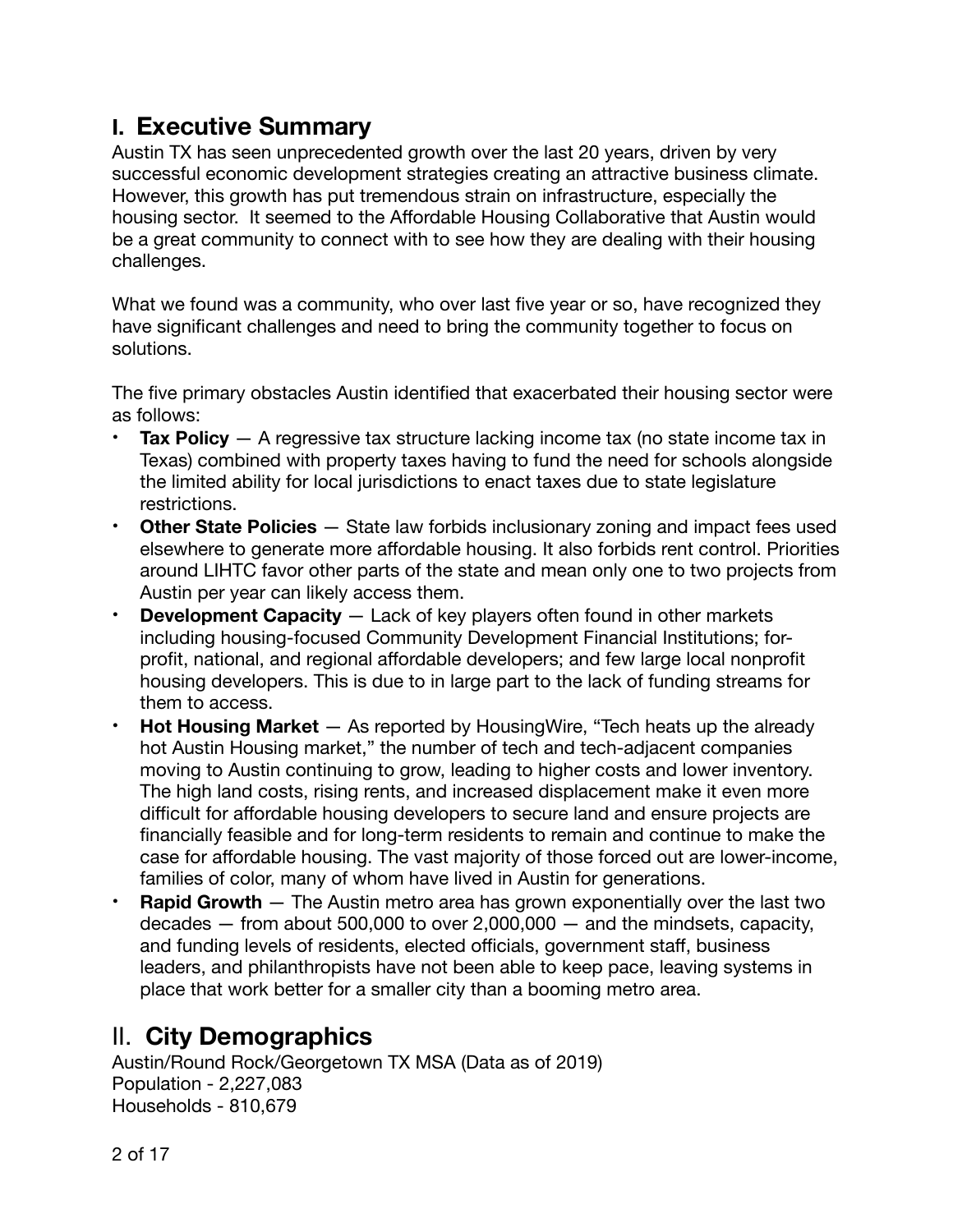Number of Households that pay more than 30% of income for housing and utilities (cost burdened) - 256,627 or 31.7%

Form of Government - Mayor/City Manager form government with 10 city counselor districts

Military Presence - minimal

Austin is the state capital

Austin is also the home of the University of Texas at Austin which is a pubic research university which is composed of 50,000 undergraduate and graduate students and over 24000 faculty and staff

# **III. Austin Housing Strategic Plan**

In 2017, Austin City Council adopted a Strategic Housing Blueprint to address ongoing issues of affordable housing. As one of the country's fastest growing cities, Austin has expanded to nearly a million residents in just the last few years. Some predict the region's population could reach nearly 4 million people by 2050.

## **Developing the Blue Print**

The Department of Neighborhood Housing and Community Development (NHCD), a city department, was tasked with developing an integrated, multi-faceted approach to addressing affordable housing. From the start, it was an inclusive process with extensive community outreach for resident input. NHCD hosted more than 30 public meetings over 18 months at senior center, faith-based communities, and schools, as well as conducting a statistically valid, bi-lingual survey.

Residents used the forums to stress the importance of affordable housing across Austin and ensure balanced livability for all income levels. Residents also urged the City to build affordable housing in close proximity to transportation choices, particularly for the elderly and residents with disabilities.

## **Setting Goals for Success**

In additional to community input, NHCS staff conducted a detailed analysis of national planning models, tracked long-term building trends, and examined a range of potential local economic scenarios for the next decade. The intent was to be as diligent as possible when setting future housing goals and ensuring that households within each income category across the city could continue to find affordable housing and avoid the risk of displacement.

Ultimately, the Blueprint evolved into a holistic plan to preserve affordable homes in established communities and to increase the supply of housing to help mitigate the competition for the housing that is affordable to lower-income households. Over all, the Blueprint recognized that any approach to expending availability of affordable housing must also maintain the livability standards and benefits for people who perform all types of jobs and who's contributions are essential to making Austin a vibrant culturally diverse, and livable city.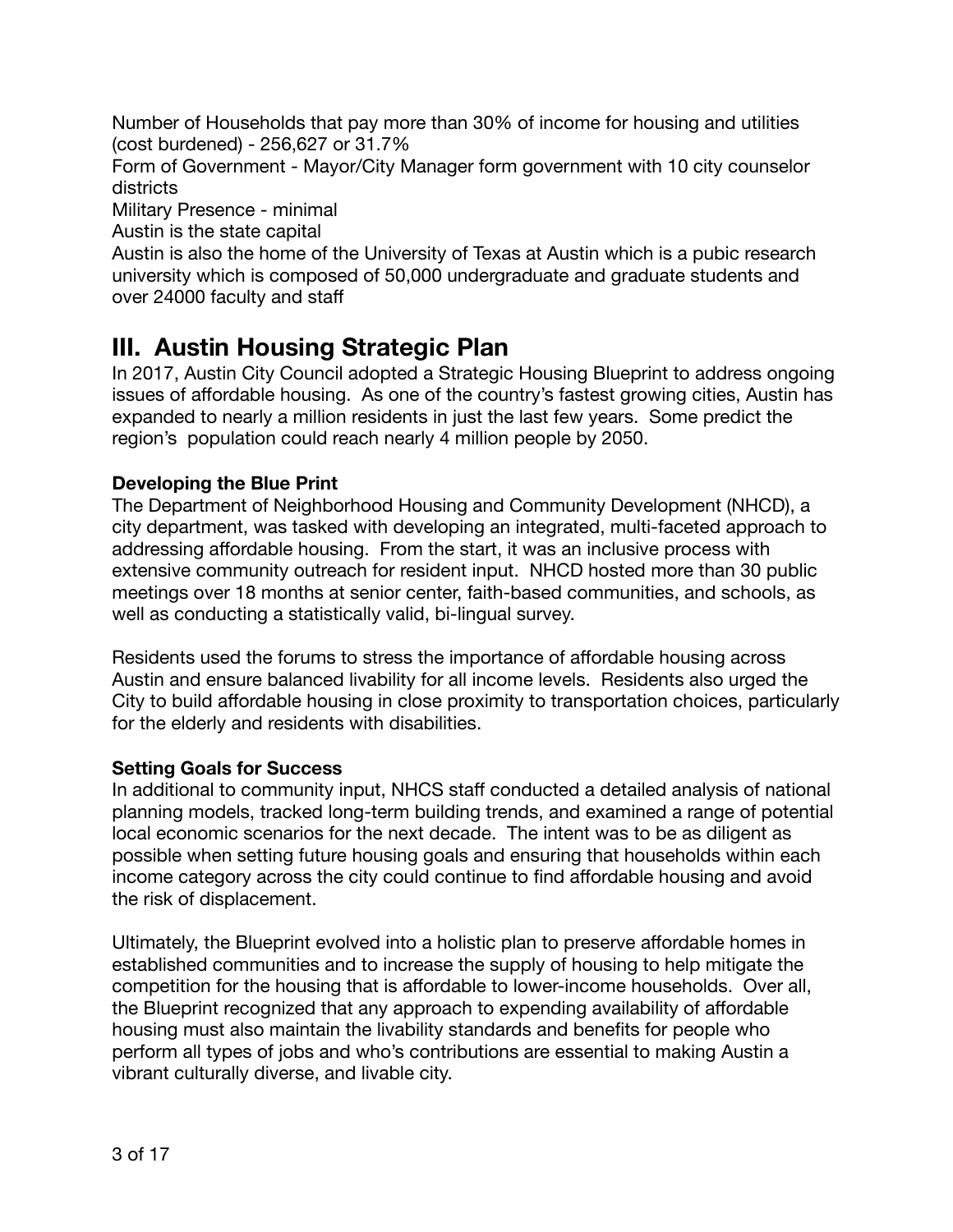## **Austin Community 10-Year Affordable Housing Goals (MFI -median family income)**

135,000 Housing Units in 10 years

50,000 Housing Units - Affordable to 121% MFI and above Key Strategies

- **Federal Funding**
- Local Funding

25,000 Housing Units - Affordable to 81-120% MFI Key Strategies

- **Strike Fund**
- CodeNEXT Changes

15,000 Housing Units - Affordable to 61-80 MFI Key Strategies

- Strike Fund
- Density Bonus Programs
- other incentives

25,000 Housing Units - Affordable to 31-60% MFI Key Strategies

- Federal Funding
- Local Funding
- Density Bonus Programs

20,000 Housing Units - Affordable to 30% MFI and Below (includes Permanent Supportive Housing and Home Repair) Key Strategies

- Federal Funding
- Local Funding

### **Additional Goals**

- At lease 75% of new housing units should be within 1/2 mile of Imagine "Austin Centers and Corridors".
- Preserve 10,000 affordable housing units over 10 years.
- Produce 100 Permanent Supportive Housing (PSH) units each year, with half of those units (50) being Housing First (a homeless assistance approach that prioritizes providing permanent housing to people experiencing homelessness, thus ending their homelessness and serving as a platform from which they can pursue personal goals and improve their quality of life).
- At least 25% of new income-restricted affordable housing should be in high opportunity areas.
- At least 30% of new housing should be a range of housing types from small-lot single -family to eight-plexes to help address Austin's need to multi-generational housing.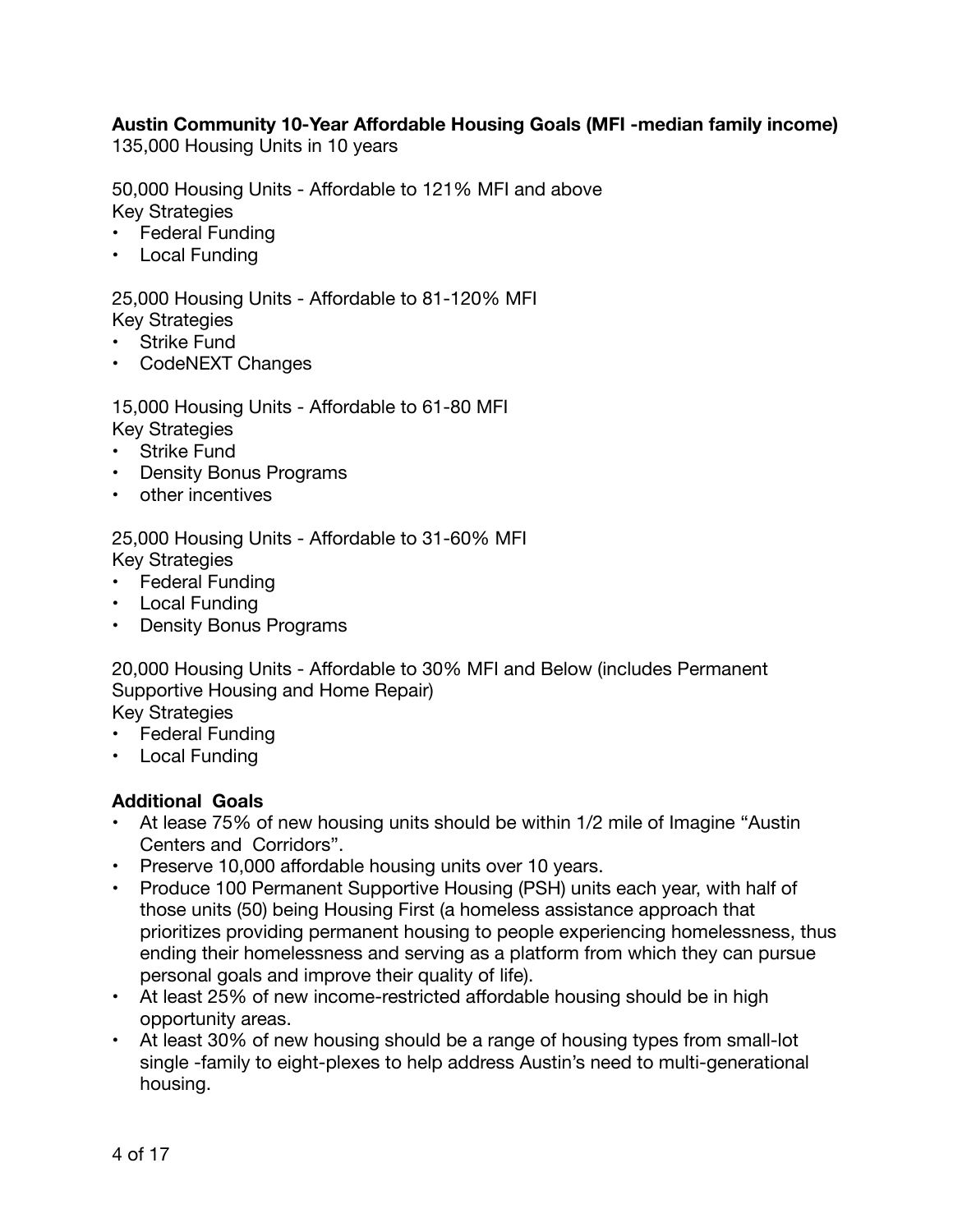## **Within Each City Council District:**

The Blue Print emphasized that this affordable housing would extend new and affordable housing choices for all Austinites in all parts of Austin, particularly along the city's transit corridors.

To meet these goals, City Council identified specific affordable housing goals within each Council district and along transit corridors

- At least 10% of rental housing units will be affordable to households earning at or below 30% MFI (which is \$24,300 or less for a 4-person household in 2016); and
- At least 25% of ownership housing units will be affordable to households earning at or below 120% MFI (93,360 or less for 4 person household in 2016)

## **Affordable Housing Goals by Imagine Austin Corridors:**

The Blueprint also calls for at least 75% of new housing to be located within half a mile of "Imagine Austin Centers and Corridors". It also sets a goal for 90 percent of newly built or preserved affordable housing to be located within 3/4 of a mile of transit service. Putting affordable housing in close proximity to transit corridors is an important component of increasing affordability. Living close to transit means Austinites have easier and more affordable access to work, services and shopping.

These specific centers and corridors, outlined in the City of Austins strategic plan, allow people to reside, work, shop, access services, people watch, recreate, and hang out without traveling far distances. Within them, the design and scale of buildings and the design and availability of parks and gathering spaces will welcome people of all ages and abilities.

### **Key Actions to Meet Housing Needs and Support Community Values:**

Throughout public engagement, NHCD heard from residents and community leaders who clearly voiced the desire to prevent families from being priced out of the Austin market, to invest in housing for those of greater need, and to help residents reduce transportation costs and household expenses whenever possible. These recommendations ended up being organized into five categories, each focused on achieving the best outcomes, including:

- **Prevent households from being priced out of Austin.** Support legislation to allow flat dollar-amount Homestead Exemptions, create a preservation property tax exemption for properties to minimize displacement of low-income renters, expand the use of shared-equity ownership and mechanisms to preserve and create ownership options for households at 80-120% MFI, and invest in preservation strategies to combat gentrification.
- **Foster equitable, integrated, and diverse communities.** Promote strategic investments and create protections for low-income renters by developing a strike fund (or layered fund) to preserve multi-family buildings to retain affordable housing units, implement Austin's Fair Housing Action Plan, bolster enforcement of FairHousing requirements, and undertake strategic land banking for affordable housing,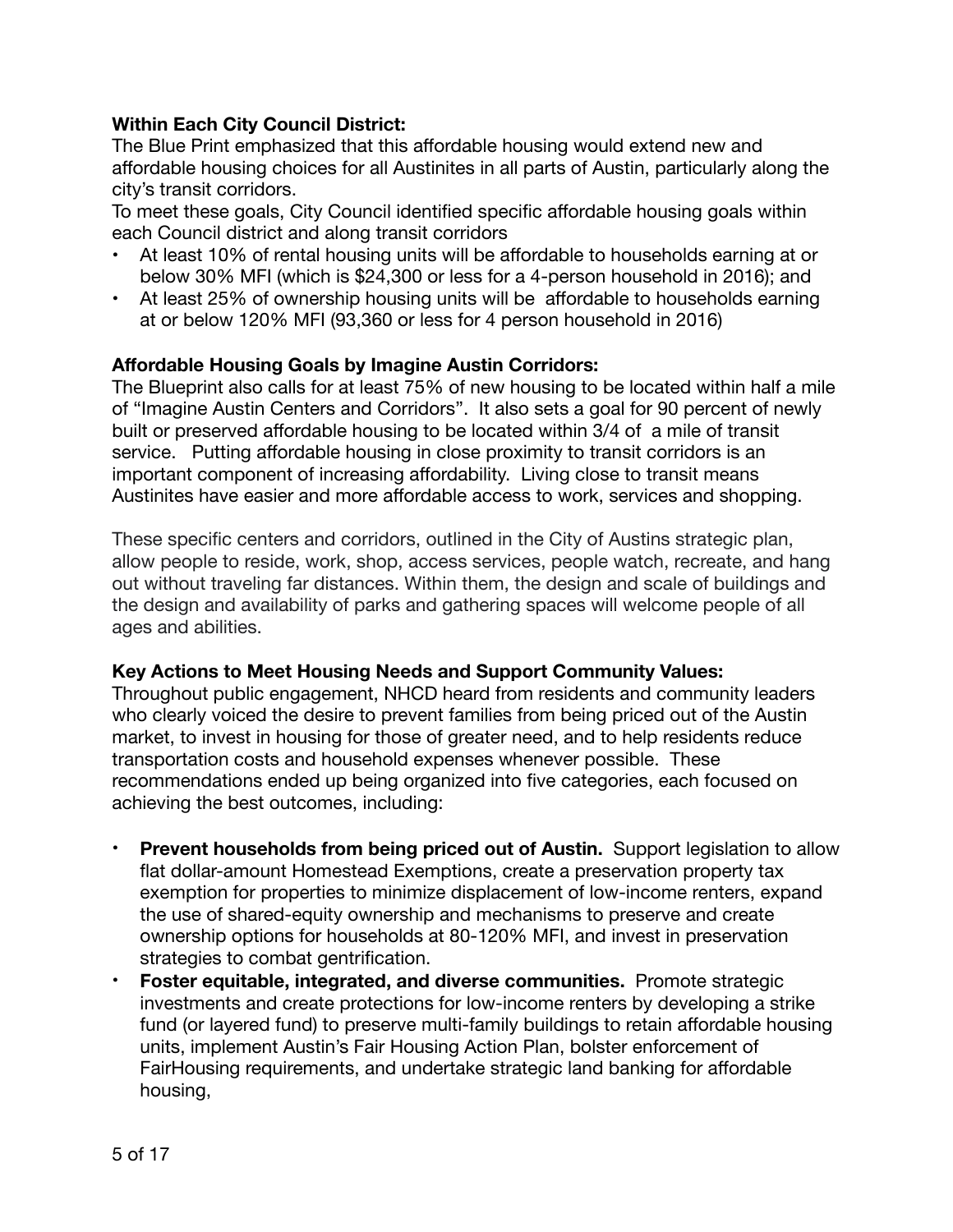- **Invest in housing for those most in need.** Every effort should be made to protect the most vulnerable populations. The City should pursue General Obligation Bonds and General Fund appropriations for affordable housing, leverage low-income housing tax credits, incentivize the private sector to fund affordable workforce housing, maximize the use of public properties for policy housings and expand housing for citizens with disabilities.
- **Create new and affordable housing choices for all Austinites in all parts of town.** Facilitate the streamlining of City codes and permit processes, revise the S.M.A.R.T. Housing Program (Safe, Mixed-income, Accessible. Reasonable Prices, Trust-Oriented), relax regulations on affordable housing products (including cooperatives and Accessory Dwelling Units) and create a Multifamily Property Tax Exemption Program.
- **Help Austinites reduce their household costs.** More can be done to help Austinites through projects that connect housing with transportation choices, educate and increase efforts to help households to reduce utility costs through weatherizations of current residences, and ensure that future housing developments are in proximity to healthy grocery stores, health care services, and social support agencies.

## **Implementation and Ongoing Engagement:**

The Austin City Council directed the City Manager to create an interdepartmental Action Team comprised of the Department of Neighborhood Housing and Community Development, Department of Transportation, Planning and Zoning, Economic Development, Financial Services, and Law Department to coordinate implementation steps for each of the Key Actions, and to document progress and obtain ongoing public feedback.

## **IV. Key Affordable Housing Organizations in Central Texas**

## **• Neighborhood Housing and Community Development (NHCD) a Division of the City of Austin:**

This is the department within the city of Austin whose mission is to cultivate a diverse and economically inclusive City by creating affordable housing opportunities and mitigating community member displacement.

## **- Programs include;**

**Affordability Unlocked Development Bonus Program-** This program waives or modifies some development restrictions in exchange for providing low-and moderate-income housing. The program is designed to increase the number of affordable housing units being developed in Austin and fully leverage public resources by allowing housing providers to build more units in their developments when significant amounts of affordable housing are included. In return for setting aside half of a development's total units as affordable, bonuses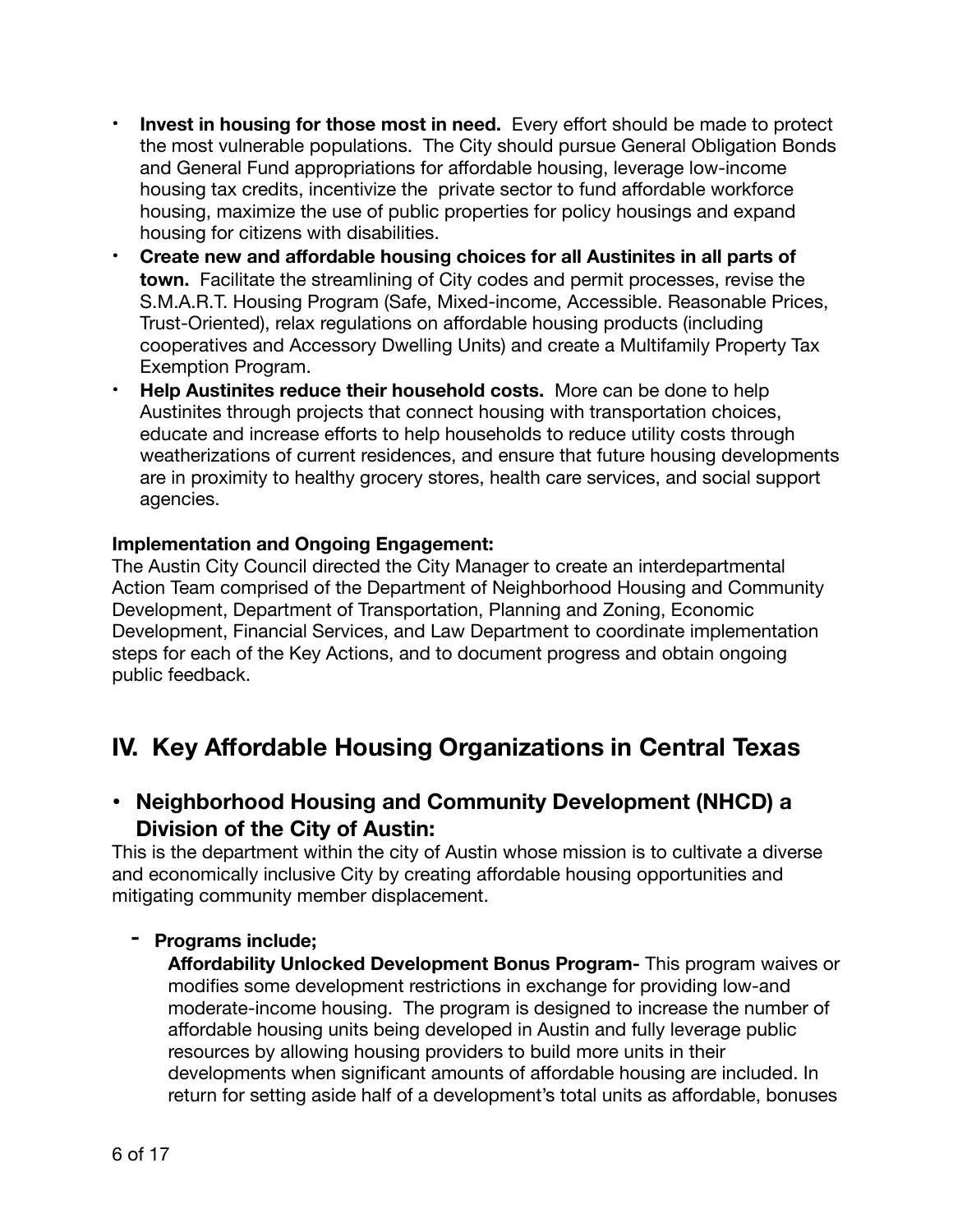include height and density increases, parking and compatibility waivers, and reductions in minimum lot sizes. The 'Affordability Unlocked' Development Bonus Program looks to capitalize on the \$230 million in Affordable Housing Bonds that voters approved in 2018 by enabling developers to include more affordable units in their developments. The program is designed to help the City meet its goal of building 60,000 affordable housing units by 2027, which the City committed to through the *Strategic Housing Blueprint*. The program applies citywide and offers extensive waivers and modifications of development regulations in exchange for setting aside at least half to a development's total units as affordable. For rental units, that means the affordable units must serve households with incomes averaging up to 60% of the median family income (MFI), with a portion of those serving households up to 50% MFI, for 40 years. For ownership units, the affordable units must be sold to households with incomes averaging up to 80% MFI; these units must be affordable for 99 years.

The Affordability Unlocked program allows applicants to select from two levels of affordability. The first level, Type 1, includes entry-level requirements that must be met to utilize the program. The second level, Type 2, includes requirements in addition to all Type 1 requirements and allows for more development bonuses. *Prior certification from NHCD is required before a site plan or building permit application can be processed. Applicants should apply to use the Affordability Unlocked program before submitting funding, S.M.A.R.T. Housing, site plan, or building permit applications.* 

**Architectural Barrier Removal**- Architectural barriers are physical elements of a home that can make it difficult to easily enter, leave or move around your home. Eligible homeowner and renters can receive up to \$15,000 for improvements.

**Austin is My Home-** Due to the rapid growth of Austin, some homeowners may be feeling pressured by aggressive real estate investors and changing neighborhoods. Some homeowners may be feeling financial stress from maintaining their homes. Some may want to stay in Austin but their homes require some upgrades to make it safer to age-in-place. Elements of program include help in;

- "Know the signs of predatory investors" educational series
- Apply for home repair programs
- Learn about mortgage relief options and protections
- Make sure you have all the tax relief tools available to you
- Apply for weatherization assistance

**Colony Park Sustainable Community Initiative-** The city of Austin has an opportunity to help an underserved East Austin community create a vibrant plan for more than 200 publicly-owned acres in Colony Park. The Colony Park Sustainable Community Initiative began in 2012 as a three-year master planning process supported through a \$3 million U.S. Department of Housing and Urban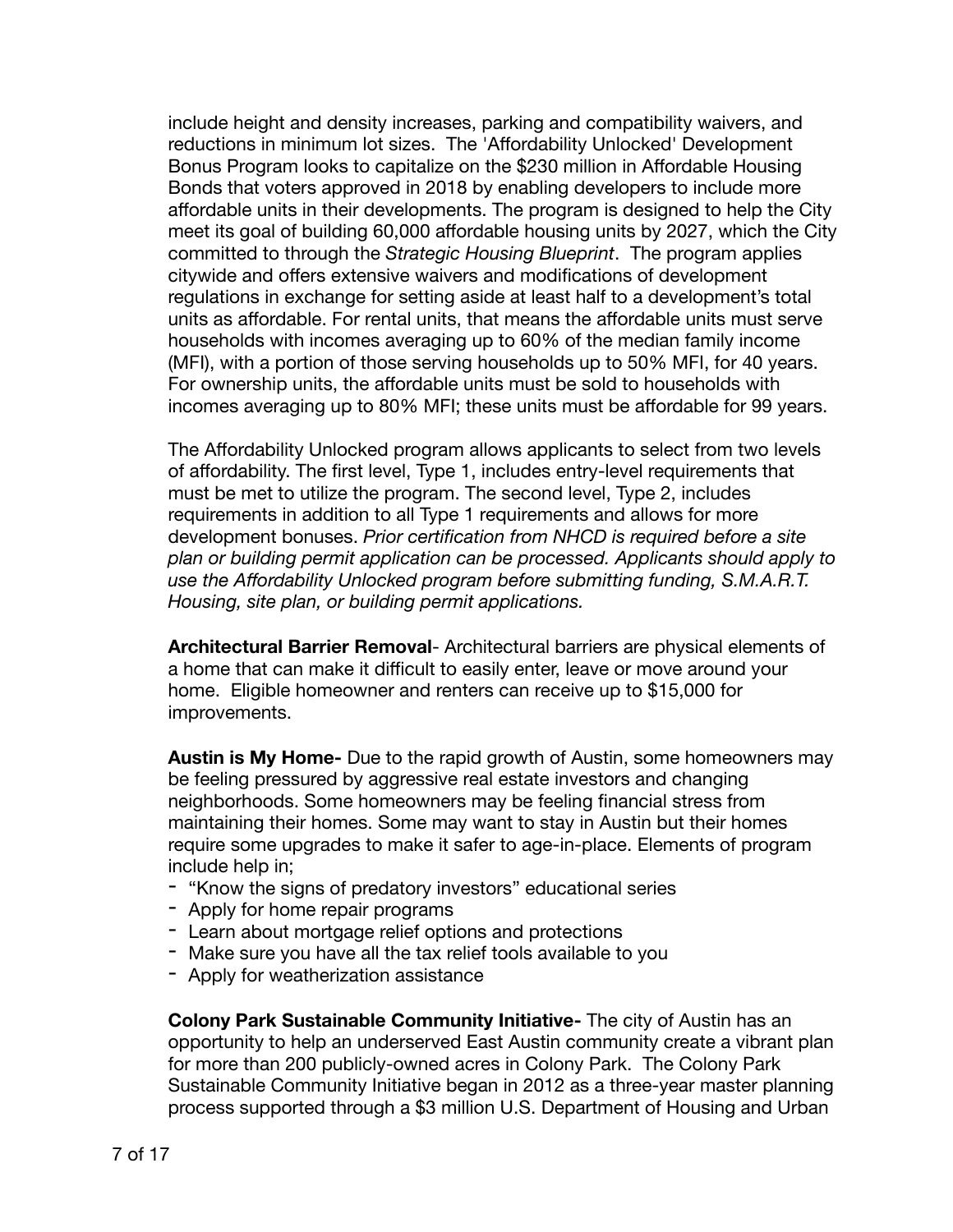Development Sustainable Communities Challenge Grant. Through this process, the City engaged hundreds of community stakeholders through community meetings, workshops, and family-focused events to create a community vision for the project. This vision is captured in the **[Colony Park Master Plan and](https://www.austintexas.gov/edims/document.cfm?id=223245)  [Design Guidelines](https://www.austintexas.gov/edims/document.cfm?id=223245)**, which includes priorities that will guide the development of the 208 acre City-owned site. The Austin City Council adopted the Colony Park Master Plan and **[Planned Unit Development \(PUD\) zoning district](https://www.austintexas.gov/edims/document.cfm?id=224095)** in December 2014. Following the Master Plan and PUD adoption, the City of Austin worked with the community to secure a master developer partner for the Colony Park Sustainable Community. The City of Austin signed an Exclusive Negotiating Agreement with Catellus Development Corporation (Catellus) for the project in May 2020.

**Go Repair! Grants/Home Repair-** This addresses substandard housing conditions to make safe and barrier-free homes for Austinites. Low-income families struggling to make required home repair may be eligible. Grants are up to \$20,000 to fix structural issues for homeowners. There are also other programs for income -eligible Austinites to assist people for staying in their homes. Homes that present health or safety hazard may need financial assistance . This program helps eligible homeowners to make critical and necessary repairs. Minor Home Repair Grants are up to \$5,000 per home.

**Housing Development Assistance**- The Housing and Planning Departments and the Austin Housing Finance Corporation (AHFC- a public, nonprofit corporation of the City of Austin) use funding tools and regulatory incentives to encourage both for profit and non-profit developers to create affordable housing. Both funding and/or regulatory incentives support developers to create affordable multi-family or single-family housing.

**Affordable Housing Density Bonus Programs** allow developers to build more units than are allowed by a site's base zoning if the developer agrees to set aside a portion of units for income-restricted affordable housing or in some cases pay a fee-in-lieu of providing affordable housing.

**S.M.A.R.T. Housing Initiative** stimulates the production of affordable housing for residents that is Safe, Mixed-Income, Accessible, Reasonably Priced, and Transit-Oriented (i.e. S.M.A.R.T.) by providing waivers for certain development fees.

The S.M.A.R.T. Housing Policy Initiative has the following eight components: 1) It names the Austin Housing Finance Corporation (AHFC) as the lead agency to foster partnerships with neighborhoods and the home building industry to develop, finance,, rehabilitate, relocate, and operate S.M.A.R.T. HousingTM in the City of Austin. 2) It designates the Neighborhood Housing and Community Development Department (NHCD) as the lead agency on housing policy issues and the single point of contact to facilitate S.M.A.R.T. HousingTM developments. The single point of contact designation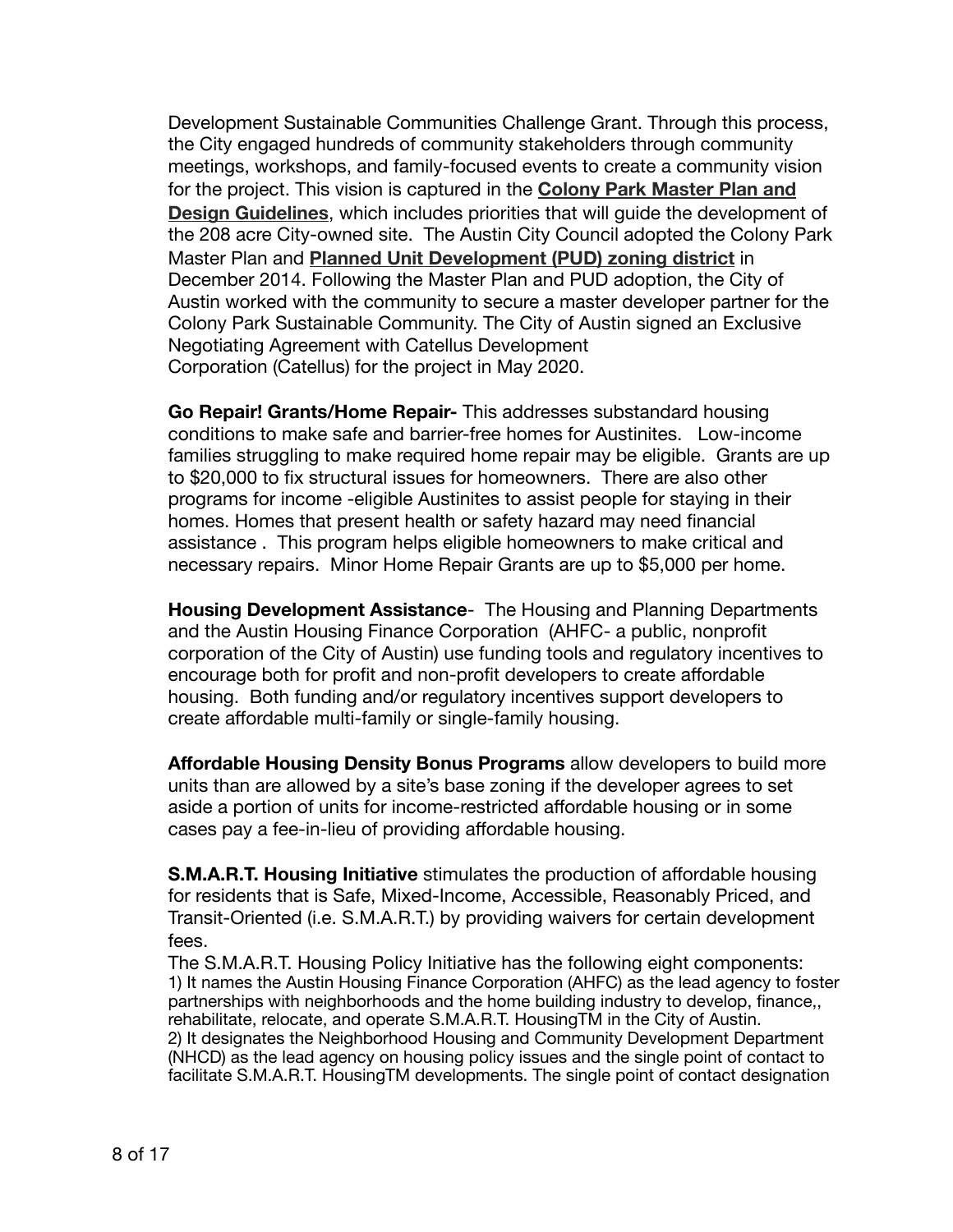empowers NHCD to assume a leadership role in working with other City departments to assist in the successful development of S.M.A.R.T. HousingTM projects.

3) AHFC has a right of first refusal for receiving any City-owned surplus property for development as S.M.A.R.T. HousingTM, except for land with an adopted master plan. 4) It allows full or partial fee waivers for up to 1,500 service units1 annually in developments in which a portion of units are "reasonably priced" and all units meet S.M.A.R.T. HousingTM standards. A sliding scale creates incentives for mixed-income developments. A list of fees waived is included in this Guide.

"Reasonably-priced units" are those units rented or sold to families who earn no more than 80% of median family income2 and who would spend no more than 30% of their family income on housing, or up to 35% if a household member receives City-approved homebuyer counseling).

5) Requires NHCD to catalogue opportunities for improvement identified during the review, construction, and inspection of S.M.A.R.T. HousingTM developments and requires collaboration among city departments in implementing collaboration among city departments in implementing these suggested improvements.

**- Long-Term Homeownership Affordability Tools:** Long-term housing generally refers to home ownership, whether it be individual homes or subdivisions, or multi-unit properties (e.g., duplexes, condominiums, etc.). Availability of reasonably priced housing can be important to ensuring the affordability in communities citywide. The City of Austin strategically provides resources to help in the construction and preservation of such housing, as outlined below:

**Homestead Preservation Districts/Homestead Preservation Reinvestment Zones-** are a type of Tax Increment Reinvestment Zone (TIRZ) that generate revenue to create and preserve affordable housing within the district. The tool uses tax increment financing to dedicate tax revenues from that district to support affordable housing in that district.

**Homestead Land Trusts-** are organized as non-profit corporations that acquire and hold land to develop and preserve long-term affordable housing within the district. Homestead Land Banks allow cities with an Housing Preservation District to purchase and hold land for the purpose of creating affordable housing within the district.

**Community Land Trust (CLT) (Single Family/Townhomes)-** Community Land Trusts allow buyers to purchase a home, but lease the land for a small monthly fee. By taking the cost of the land out of the real estate transaction, land trust homes are more affordable than houses on the open real estate market. The benefit is access to quality housing for low- and moderate income families and keeping housing affordable for future buyers by controlling the resale price of the houses on CLT land through a ground lease and resale formula. CLT developers are required to enter to an Austin Housing Finance Corporation, pre approved, ground lease with the affordable buyer.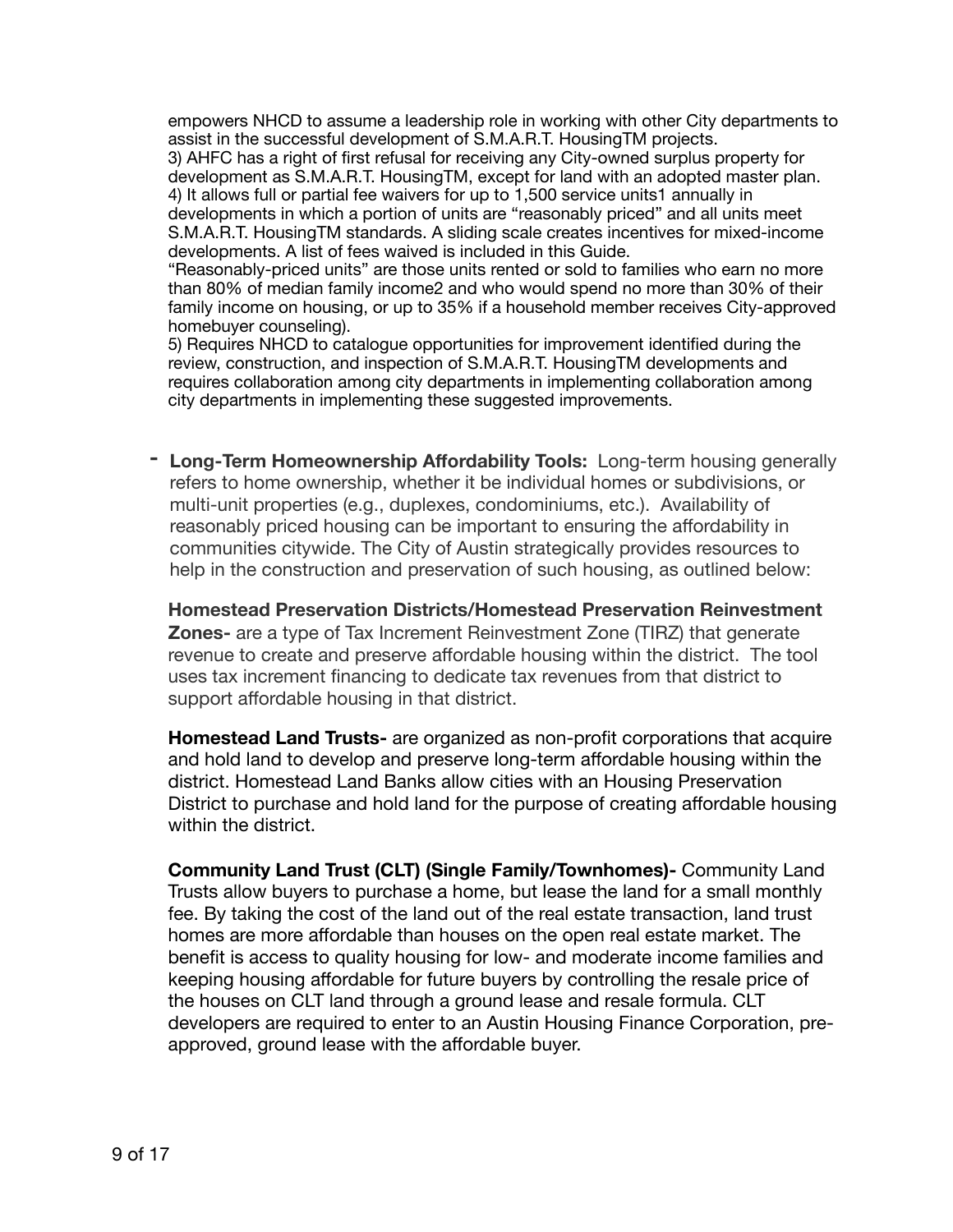**Long-Term Affordability Restrictions (Condo)-** Developers who build a condominium with a long-term affordability requirement, must enter into an Austin Housing Finance Corporation, pre-approved, land use restriction that is recorded against the property. A second land use restriction will be entered into with the affordable buyer of the condo at closing. By restricting the original sales price and restricting the resale value, these homes are more affordable than houses on the open real estate market.

**Neighborhood and Commercial Revitalization** - creates opportunities in the East 11th Street and 12th Street corridors, which has led to an improved and culturally rich area. Businesses located in the two commercial/retail buildings provide services and opportunities for private investment. The revitalization effort uses a combination of federal, local and private resources to improve the quality of life for the community. This redevelopment plan, which has been the instrument in the revitalization area, is slated for completion soon.

**Permanent Supportive Housing**- Ending homelessness with sensible , safe, stable housing approach. On any given night, more than 2,100 Austinites are homeless. Many have been homeless for more than one year. Doing nothing is not an option. So, the City of Austin and Travis County are serving Austin with compassion and action through a sensible, safe, stable housing approach called Roof Over Austin.

On March 25, 2010, the Austin City Council passed a [historic resolution](http://www.ci.austin.tx.us/edims/document.cfm?id=135328) directing staff to develop a [strategy](http://www.ci.austin.tx.us/housing/downloads/csh_austin_psh_strategy_%20092710.pdf) that would prioritize the City's affordable housing resources - including federal and local monies - for permanent supportive housing (PSH). The unanimous action was the result of several interconnected initiatives that culminated in Austin elected officials pledging to create 350 units by 2014 for residents most vulnerable to homelessness

By the end of 2014, the 350-unit goal was surpassed. In October of 2014, the Council continued their commitment to this effort by approving a [second resolution](http://www.cityofaustin.org/edims/document.cfm?id=218838), setting a new goal of creating 400 more PSH units, to include 200 [Housing First PSH](http://www.austinecho.org/the-solution__trashed/housing-interventions/) units, in the next four years.

- **Special Projects and Community Programs**- NHCD manages a number of projects for the Austin community, including acting as receiving agent for U.S. HUD funding, directing commercial and urban revitalization to underserved areas, and improving the quality of life for the community.

**Austin Housing Finance Corporation (AHFC)-** The Austin Housing Finance Corporation (AHFC) regularly partners with non-profit and for for-profit affordable housing developers through a competitive solicitation process to develop AHFC-owned properties with rental and owner-occupied housing reserved for low-income household.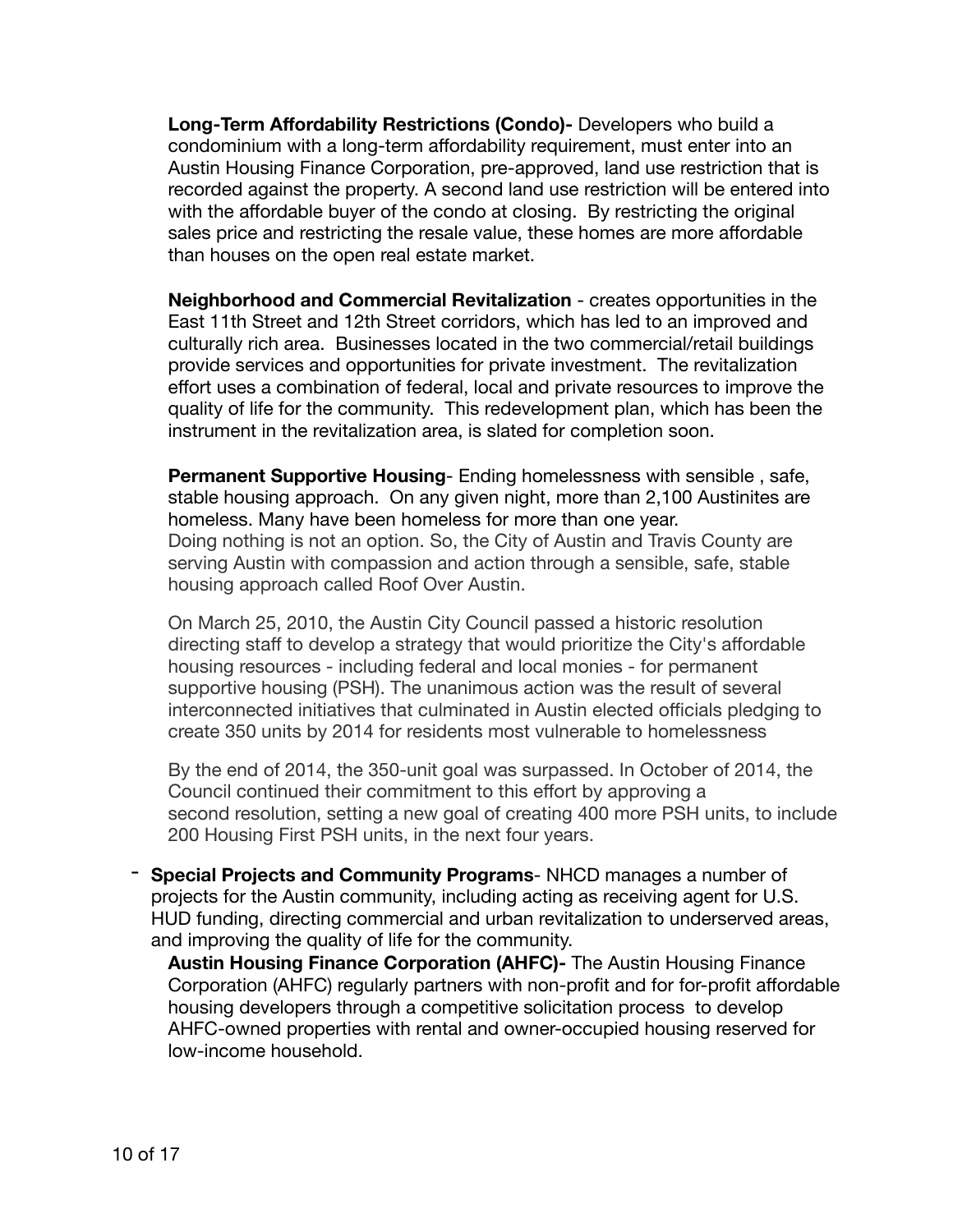The AHFC was created in 1979 as a public, nonprofit corporation and instrument of the City of Austin under the provisions of the Texas Housing Finance Corporation Act, Chapter 394, and Local Government Code. The Austin City Council serves as the AHFC's Board of Directors.

The mission of the AHFC is to generate and implement strategic housing solutions for the benefit of low- and moderate- income residents of the City of Austin. The AHFC's primary functions are to:

- Issue single-family and multi-family bonds for the financing of reasonably priced housing
- Assist the City in the delivery of reasonably priced housing programs using HOME Investment Partnerships (HOME) and Community Development Block Grant (CDBG) funds granted to the City by the U.S. Department of Housing and Urban Development (HUD)

**Housing Authority of the City of Austin (HACA)-** Purpose is to cultivate sustainable affordable housing communities and partnerships that inspire selfreliance, growth and optimism.

**Austin Affordable Housing Corporation (AAHC)-** AAHC is nonprofit subsidiary of the Housing Authority of the City of Austin (HACA) created j 2003 to ensure and preserve quality, affordable housing opportunities for low- to moderateincome families Austin as well as provide financial literacy and homeownership opportunities. AAHC portfolio includes 2740 units in 18 housing communities of multi-family, single-family and commercial properties.

**- Affordable Housing Funding is Generated for these programs from a variety of sources:** 

**Federal Funding** from the U.S. Department of Housing and Urban Development (HUD)--such as Community Development Block Grants and HOME Investment Partnerships-assists with affordable housing development, rehabilitation, and home buying.

**Rental Housing Development Assistance Program** expands the supply of affordable rental housing for low-income households and increases the availability of permanent supportive housing for persons experiencing homelessness or with special needs.

**Private Activity Bonds or Multi-Family Mortgage Revenue Bonds** are issued by the AHFC to finance multi-family developments. Multi-Family Mortgage Revenue Bonds are purchased by private investors and are repaid through rents collected at the bond-financed property, not by the City of Austin or its taxpayers.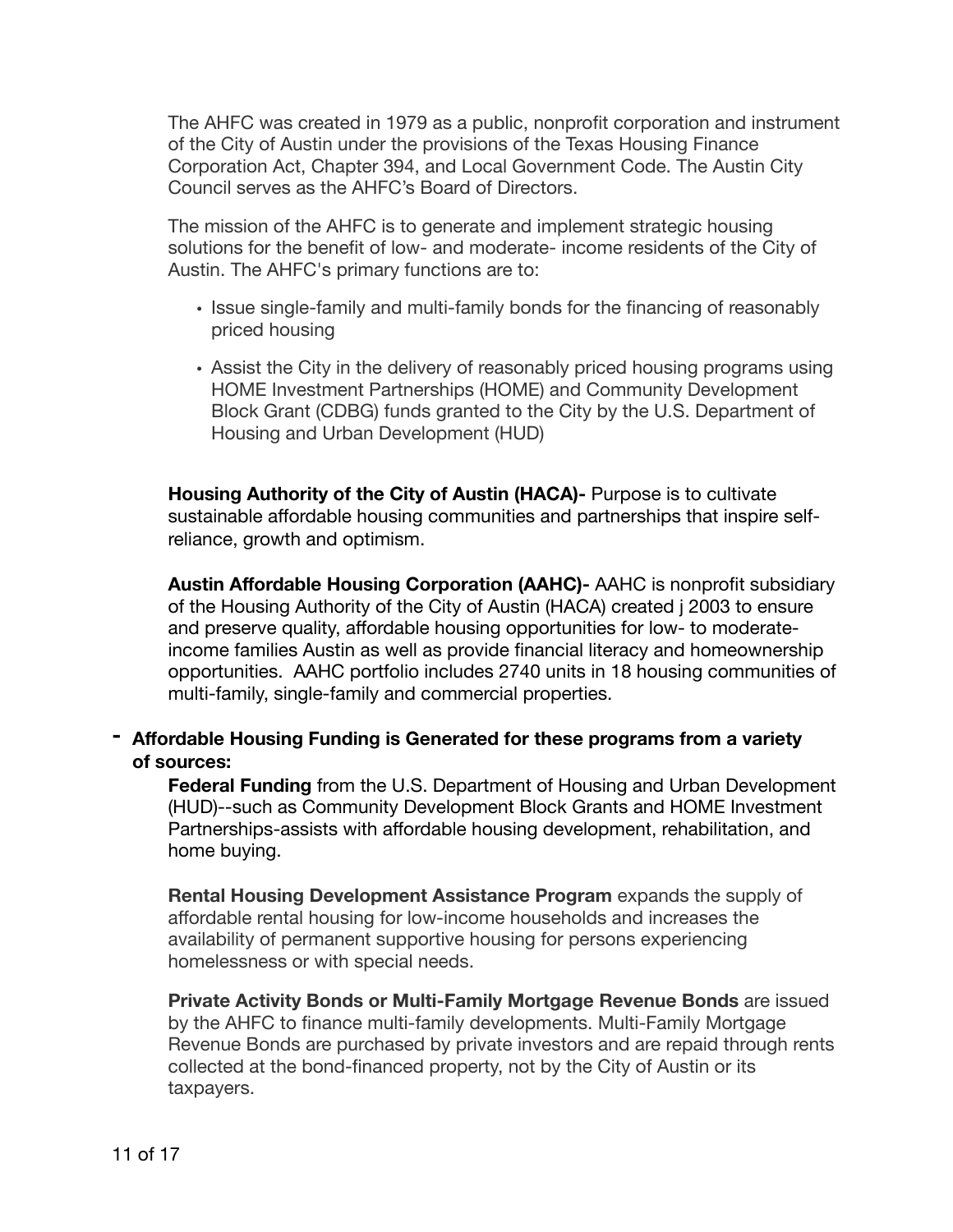**Acquisition and Development Program (Homeownership)** provides funding to private and nonprofit developers, including Community Housing Development Organizations (CHDOs), to acquire, rehabilitate, and construct affordable ownership housing for low - to moderate-income homebuyers.

**General Obligation Bonds** are voter-approved bonds for affordable housing development. Austin voters approved \$55 million in General Obligation Bonds in a 2006 referendum, \$65 million in 2013 and \$250 million in 2018.

**[Housing Trust Fund](http://www.austintexas.gov/department/housing-trust-fund)** supports the development and rehabilitation of owner occupied homes, rental housing development, and acquisition of property for use as affordable housing. The City of AustinCity Council dedicates 40% of City property tax revenues rom the developments that have been built on previously City-owned land towards affordable housing. The Trust Fund was established in 1999, and the City Council seeded the fund with \$1 million annually for three years to jumpstart it.

**Low-Income Housing Tax Credit (LIHTC)** The Texas Department of Housing and Community Affairs (TDHCA) provides low-income housing tax credits (LIHTC) that allow housing developers or their investment partners to take a federal tax credit to offset up to either 4 percent or 9 percent of their federal tax liability in exchange for building low-income rental housing.

## **• Housing Works Austin:**

HousingWorks Austin is an affordable housing advocacy organization that aims to increase the supply of affordable housing in Austin by providing research, education, advocacy and thoughtful, workable aff[ordable housing policy](http://housingworksaustin.org/?page_id=233) recommendations.

A by-product of the unprecedented growth that Central Texas is experiencing is a sharp decline in affordability, in part due to rising home values, increasing rents and growing transportation expenses. By working with stakeholders throughout Central Texas, HousingWorks Austin encourages dialogue and raises awareness of the cooperative effort required to make housing affordable for anyone, anywhere in the city.

HousingWorks Austin provides research, education, and advocacy around the issue of household affordability in Austin and the surrounding region. Affordability is a hot topic, and there are many diverse —and sometimes competing — ideas about how we can make Austin a more affordable city. A nonpartisan organization, HousingWorks Austin provides thoughtful analysis and practical recommendations around affordability. Our efforts unite a wide range of business, nonprofit, real estate, and community leaders around the core value that housing affordability throughout town is crucial to Austin's success.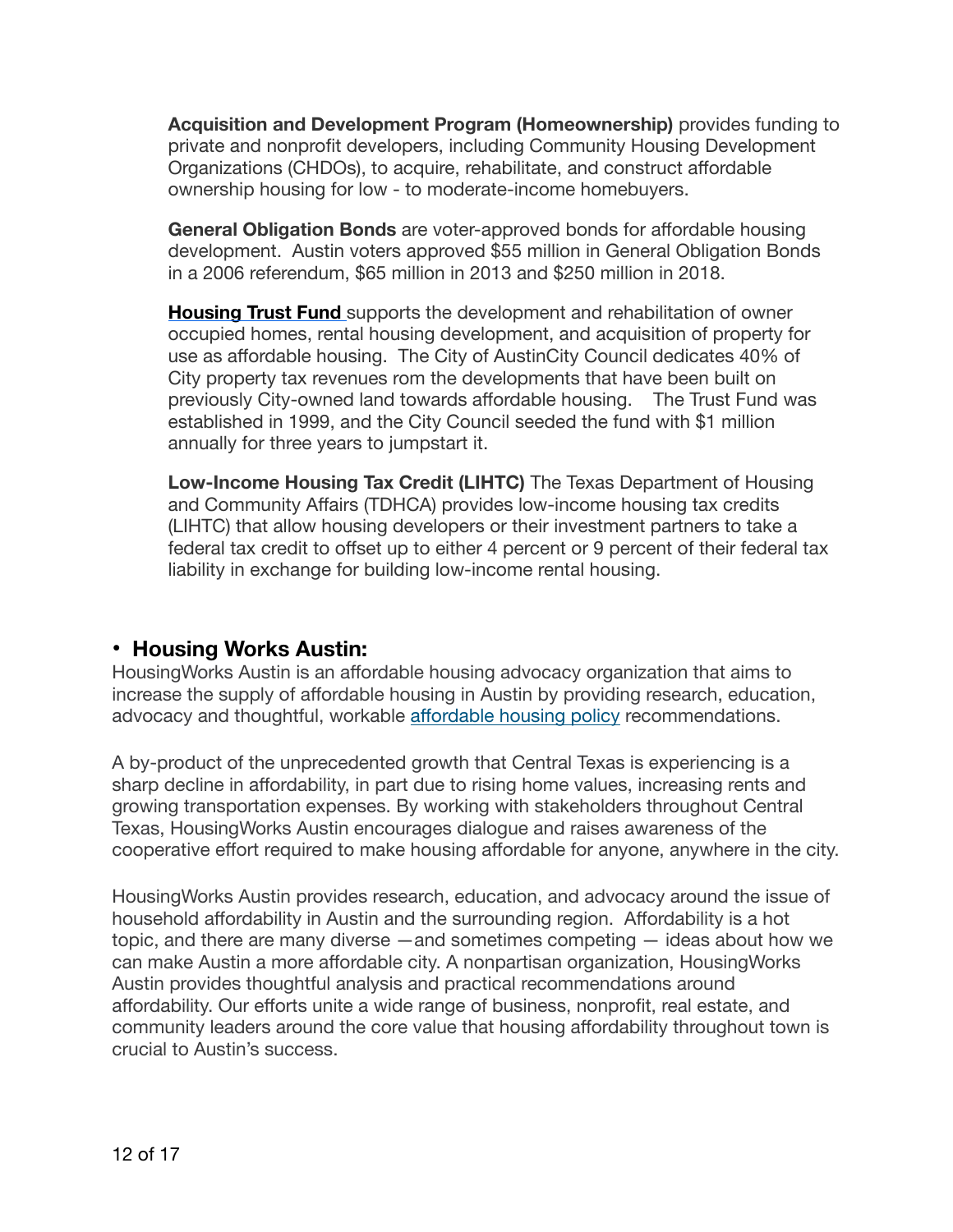#### **Examples of work done:**

- **Research**- HousingWorks conducts policy research on timely and localized topics related to affordable housing. Our research keeps the community informed on issues related to affordability and enables community leaders to make betterinformed policy decisions based on reliable data.

**Annual District Analyses**- Every year, HousingWorks researches and publishes an analysis of all 10 city council districts in Austin. Working with demographers, business organizations, nonprofits and other sources, we compile data related to housing, income and other factors that affect household affordability. That includes homelessness, home prices, rate of home ownership, amount of subsidized housing and transportation costs. We present the data in graphics that are easy to understand.

**Housing Bonds Economic Impact Reports**-HousingWorks was involved in the efforts to pass the \$65 million affordable housing bonds in 2013 and \$55 million housing bonds in 2006. We are committed to keeping Austin voters apprised about the developments and other housing initiatives on which funding from these bonds is spent, how many affordable units they are bringing to Austin and the overall economic impact they are generating for Austin. Click below to view the economic impact reports we commissioned through Civic Economics.

**Transit+Affordability Forum-** In conjunction with the UT Community Entrepreneurship and Development Clinic, HousingWorks Austin evaluated the importance of affordable housing in competing for federal New Starts funding.

**Building and Retaining an Affordable Housing-** a ground-breaking report was the result of a year-long collaboration with the Urban Land Institute Austin, the Real Estate Council of Austin, and the Austin Area Research Organization. **Austin Strategic Housing BLUEPRINT SCORECARD Annual report-** The city of Austin hires HousingWorks to analyze and track the City's progress towards reaching the 135,000 housing unit goal by 2028 as specified in their strategic housing plan.

### **Future Projects-**

- Housing + Transit (New Starts Funding)
- Property Condition / Landlord Registration
- Affordable Housing Database
- Eviction Prevention
- **Education**-HousingWorks is dedicated to seeing affordable housing peers in Austin and across the state have access to resources that help them better serve the communities they work within. This ranges from one-on-one work with policymakers to putting together custom training and can include:
	- Annual Housing Summit
	- Workshop facilitation
	- Affordable Housing Bus Tours
	- Affordable Housing Data
	- [Public awareness campaigns](http://housingworksaustin.org/keep-austin-affordable-housingworks-austin/)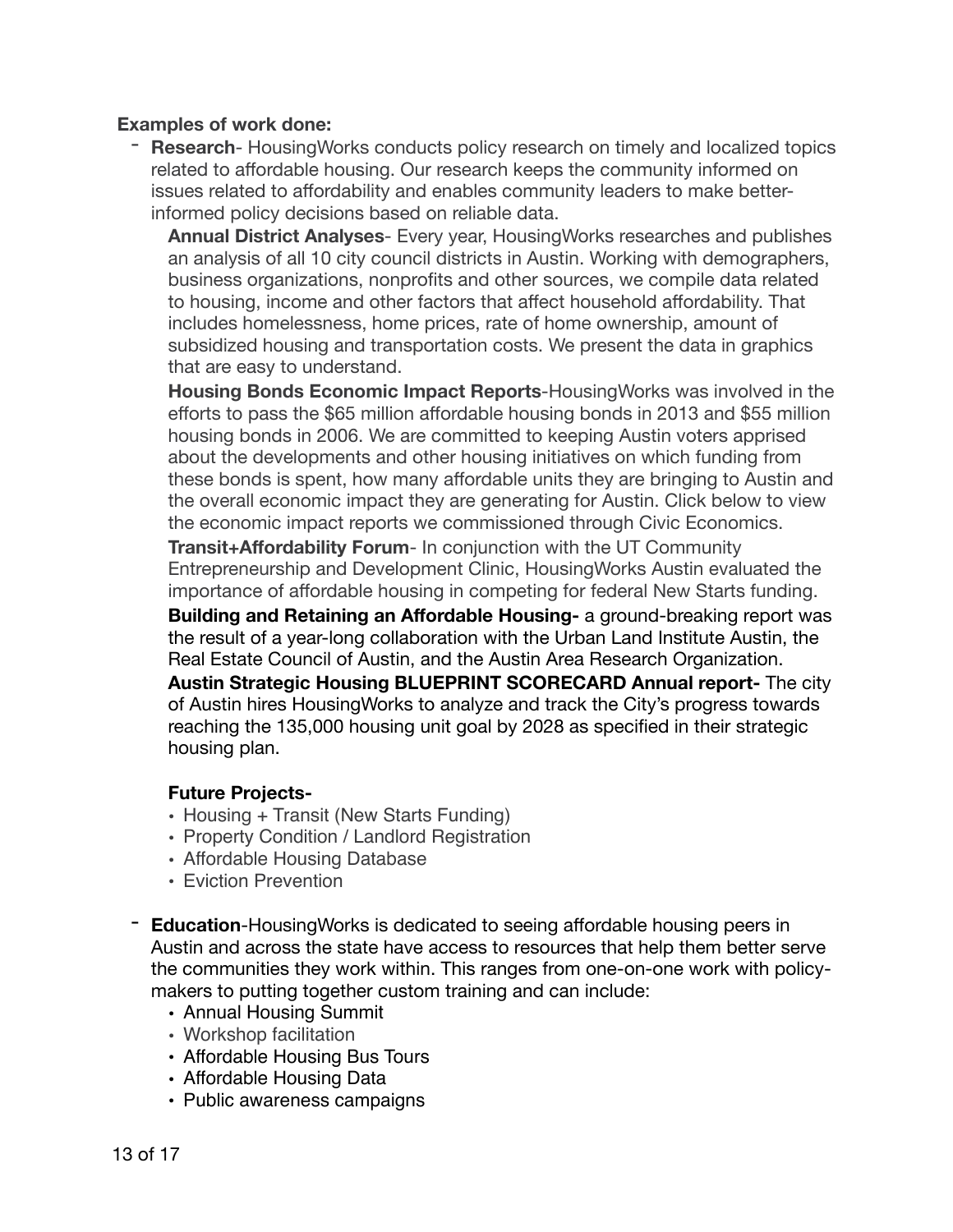## • [Storytelling](http://housingworksaustin.org/news/learning-to-soar-rashondas-story/)

Their biggest educational initiative is their annual housing summit. This is an allday event that focuses on a different broad industry issue each year. Speakers from across the country come to Austin to educate advocates, policy-makers, and housing professionals through panel discussions and presentations. In the past, we've focused on building equitable communities, housing and health, and housing as economic opportunity.

- **Advocacy-** HousingWorks advocated for the 2018 \$250 million Affordable Housing Bond and joined partner organizations in Keep Austin Affordable Prop A campaign. The 2018 Affordable Housing Bond is critical to meeting community needs and achieving the goals of the Strategic Housing Blueprint. Additionally, HousingWorks has remained deeply involved in the conversation surrounding revising the City of Austin's Land Development Code to leverage more affordable housing opportunities. Some of their specific advocacy efforts include:
	- Increasing housing choice for Austinites and allowing accessory dwelling units and other housing types to be built throughout the city
	- Increasing the geographic dispersion of affordable housing across the city and ensuring there is adequate housing throughout, including legally-restricted affordable housing
	- Assessing and expanding tools to incentivize affordable residential development
	- Considering companion policies to the land development code that go beyond the code and help achieve additional goals of the Strategic Housing Blueprint
	- Weighing entitlements against affordability, including gaining a better understanding of community benefits and the need to address fair housing concerns
	- Improving the development process by creating an expeditious and predictable development process that can ease the pressure on housing supply and contribute to greater affordability
	- Preserving existing affordable housing and ensuring that low-income residents can remain in their neighborhoods and have access to high opportunity areas.

## **• Austin Community Foundation:**

For 43 years, Austin Community Foundation has brought together philanthropists, dollars and ideas to make Austin a better place for everyone. As a data-driven organization, they are always looking for innovative opportunities that can make the greatest impact for the communities of Central Texas. Recent research led them to realign their strategic focus to spark even more outcomes.

Their new plan provides a sharper focus on their work in two specific impact areas: affordable housing and economic security. They are creating a dynamic roadmap that encourages growth in these areas while still allowing flexibility to meet the changing needs of our region.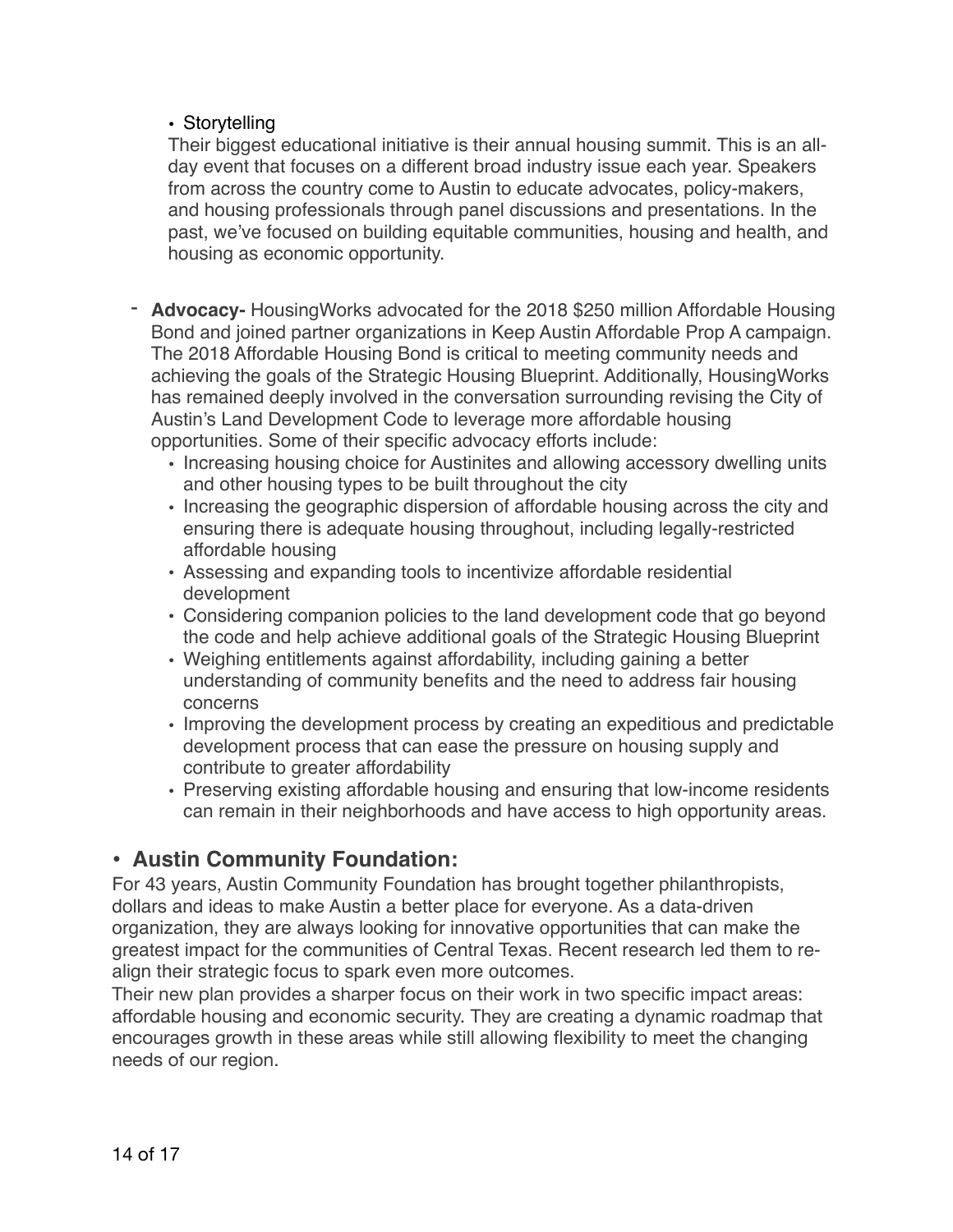Recently, ACF has created the Housing Affordability Investment Opportunity which involves home ownership through Austin Habitat for Humanity. in Q3 of 2022, Austin Habitat for Humanity will break ground on three projects with the goal of getting more people in homes, that they can afford to own. These projects are focused on density, delivering on the goal to create different types of housing to meet the differing needs of potential buyers. Habitat will produce 150 units of housing for people living between 60% and 120% AMI. Through a partnership with UFCU, home buyers will be eligible for below-market rate mortgages. Additionally, deed restrictions will ensure long-term affordability of each unit through a cap of 2% annual simple interest on the valuation, with a requirement that the resale go either to Austin Habitat or another eligible buyer.

While the land is owned by Habitat and the majority of development and construction costs shave been arranged through third party financing, City bond investment and grants there is an opportunity for philanthropy to close a \$4 million gap through strategic impact investing to cover interim construction and site-work.

## **• Austin Housing Conservancy/Affordable Central Texas:**

The Austin Housing Conservancy is an open-ended social impact private equity fund for high-net-worth individuals, family offices, private foundations, institutional investors, Bank CRA programs, larger foundations and others. Unlike other impact investment funds, which invest in enterprises with social or environmental missions, the Austin Housing Conservancy Fund is the first to invest long-term equity directly in the problem it endeavors to solve: moderate and middle-income housing affordability.

Our mission is to purchase and preserve multifamily properties to maintain affordable rental rates for our community's teachers, first responders, medical professionals and others vital to Austin's day-to-day livability and success. With a flexible, discretionary investment strategy, the Fund delivers to investors high single-digit financial returns, as well as social and environmental outcomes that directly benefit Austin's working professionals.

### **- Fund Characteristics**

I*nvestment Profile-*

- Purchase existing market-affordable multifamily communities
- Invest in geographically diverse, transit-rich, high-opportunity areas near jobs, good schools and healthy food options
- Target housing serving residents earning between 60% and 120% median income
- At least half the residents in the fund portfolio will earn 80% of median income or less

### *Objectives-*

- Purchase and preserve 5,000 workforce units over the next five years
- Partner with experienced, high-quality, mission-driven operators and managers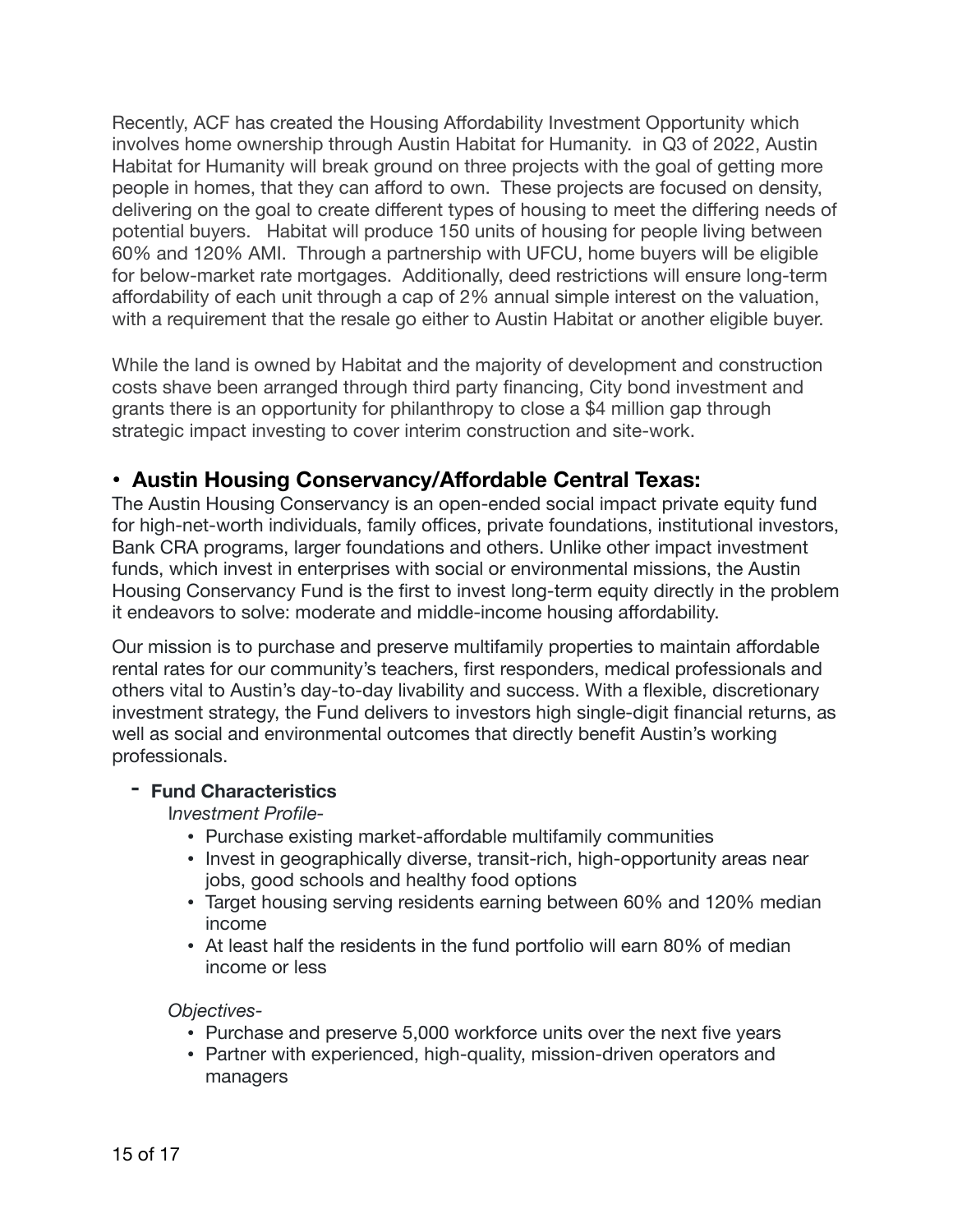- Leverage open-ended fund structure for multiple capital raises and closings as needed
- Stable, low risk current yields with high single digit long-term returns
- Any shared profits received by the sponsor, ACT, are reinvested in The Fund

**Affordable Central Texas (ACT), in conjunction with Austin Housing Conservancy** Fund, works to ensure Austin's workforce can afford to live in greater Austin by building a scalable social impact fund aimed at preserving well-located multi-family apartment properties for long-term affordability. ACT is a 501(c)(3) charitable nonprofit formed by local Austin real estate and affordable housing veterans to manage the activities and investments of the Fund and otherwise act to improve workforce housing in and around Austin.

ACT was established as a charitable organization to relieve the burdens of government and initially serve the Central Texas Area through the preservation of affordable housing. Established in 2016, its founders are experienced real estate professionals and advocates for affordable housing who engage and participate as the sponsor of the Fund. This charitable organization was initially funded through contributions from its founding members and local and national foundations. It continues to obtain additional capital from charitable donations, endowments, foundations and others.

## **V. Conclusions/Best Practices**

- **• Financing/Funding/Land Use** 
	- General Obligation bond issue for affordable housing
	- General fund appropriating to be used for affordable housing
	- Promote strategic investments such land conservancy investing
	- Leverage public properties for policy housing
	- Strategic land banking for affordable housing

### **• Capacity/Incentives**

- Preservation of property tax exemptions and flat dollar amount homestead exemptions V
- Leverage LITHC funding Strategically
- Incentivize private sector workforce housing
- Revise S.M.A.R.T. Housing program
- Relax regulations on affordable housing products (including cooperatives an ADU's)
- Expand shared equity ownership
- Invest in preservation strategies to combat gentrification
- Develop a STRIKE fund to preserve multi-family buildings to retain affordable housing units
- Streamline city codes and permits process

## **• Regulatory/Advocacy**

- Connect Housing with Transportation choices